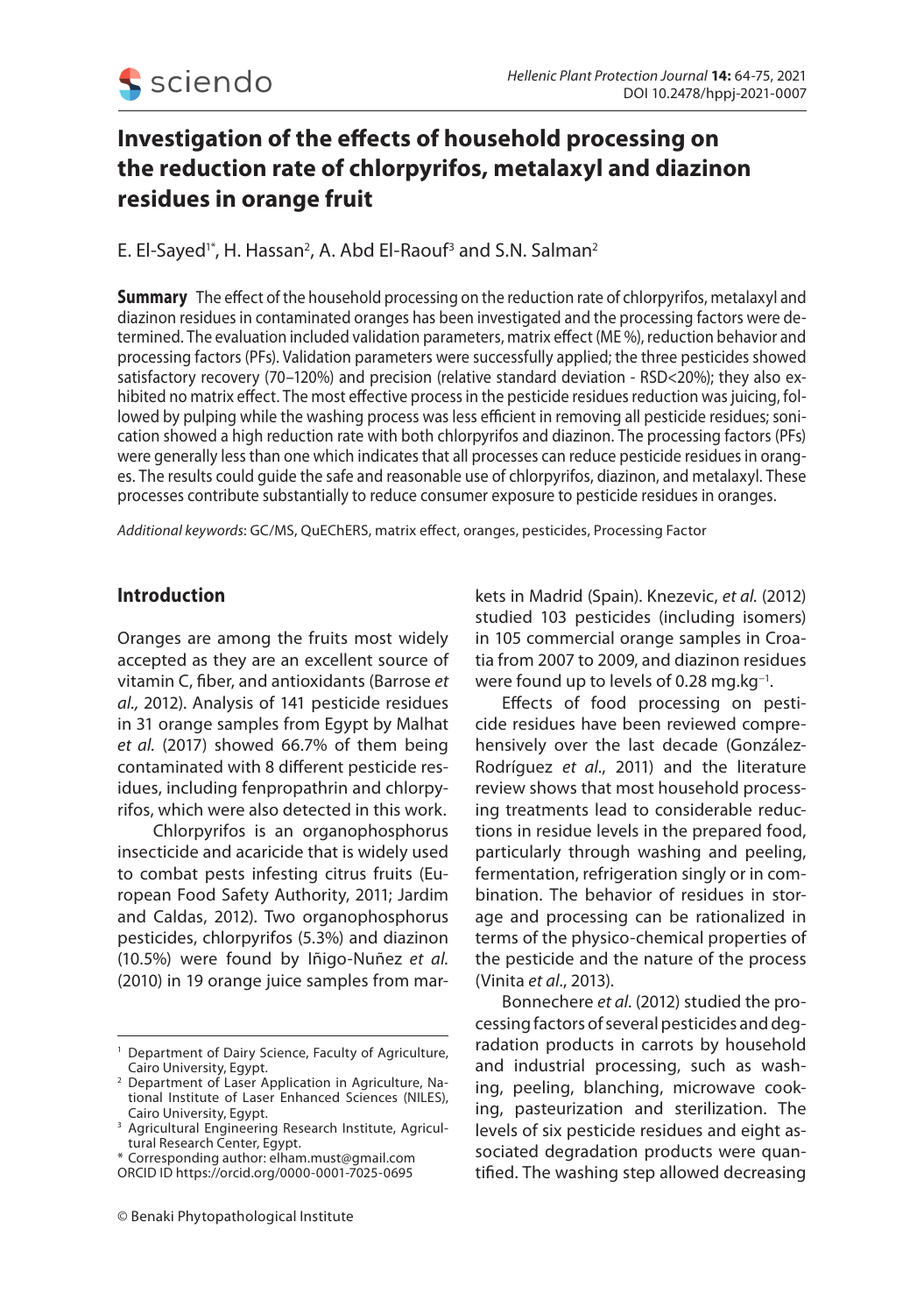the concentration of residues for all pesticides up to  $\sim$  90%. It was the most effective step to remove pesticide residues from carrots. The second process, peeling, resulted in a reduction comparable to washing. The blanching step, combining heat with a large quantity of water, enhanced the elimination of residues (maximum 50%). After cutting and washing, the residual concentrations were below 5 ppb.

Processing factors (PFs) are the ratio of residue concentrations after processing to those in the raw commodity. PF values greater than 1 indicate an increase in pesticide residue concentrations during processing; PF values less than 1 indicate decreases (Ramezani and Shahriari, 2014). PFs depend on both the crop and the physicochemical properties of pesticides (González-Rodríguez *et al*., 2011), especially water solubility and the water–octanol partition coefficient (Kow). Pesticides with high water solubility and with low Kow and Koc are mostly transferred to the juice, but those with low solubility and high Kow and Koc are retained on some fruit skins. Peeling and storage were found to be two important processing procedures that may remarkably reduce non-systemic pesticide residues in some fruits and vegetables (Ramezani and Shahriari, 2014; Jiang *et al*., 2013).

Validation parameters such as sensitivity, linearity, specificity, trueness, precision, limit of detection (LOD), limit of quantitation (LOQ), and matrix effect are commonly evaluated in pesticide residues determination. Chromatographic techniques established that matrix effect is significant when higher than ± 20% (Sherif *et al.,* 2016; SANTE/11813/2017). In recent years, it has been essential to use matrix-matched calibration in routine procedure for the analysis of pesticides in food by chromatographic methods to avoid an error caused by the presence of matrix effect (Kwon *et al.* 2012). In previous study, in which the validation of the GC-MS method was the main focus, QuEChERS was employed as a sample preparation technique for the determination of chlorpyrifos and metalaxyl residues in tomatoes matrices (Hassan *et al.,* 2019).

Lozowicka *et al.* (2016) determined the processing factor (PF) for 16 pesticides processing techniques in strawberries. Washing with ozonized water was demonstrated to be a more effective reduction strategy, displaying percentage ranges from 36.1 to 75.1% compared to washing with tap water (respective ranges fluctuated from 19.8 to 68.1%). Boiling decreased the residues of the most compounds with reductions ranging from 42.8 to 92.9%. Ultrasonic cleaning lowered residues for all analyzed pesticides with removal above 90%. According to Bajwa and Sandhu (2014), ultrasonic cleaning and boiling were the most effective treatments for the reduction of 16 pesticide residues in raw strawberries, resulting in a lower health risk exposure.

The aim of the present study was to evaluate validation parameters, matrix effect and the impact of several processing techniques on the reduction rate of chlorpyrifos, metalaxyl and diazinon pesticide residues on orange fruits.

# **Materials and Methods**

Organic Oranges were bought from BIO COMPANY®, GmbH, Rheinstrasse, Berlin, Germany. Commercial plant protection products were used in artificial contamination of oranges: Ridomil 72 (8% metalaxyl), Helban 48 (48% chlorpyrifos), Basudin 60 EC (diazinon) were purchased from Al-Mukhtar for pesticides and chemicals, Monufia Governorate, Egypt. Metalaxyl (1000 µg/ml) dissolved in acetone was supplied from SPEX-CertiPrep, New Jersey, USA. Chlorpyrifos 1000 µg/mL in methanol, Diazinon 1000 µg/ mL in methanol were supplied from Restek, Pennsylvania, USA. Acetonitrile (HPLC grade, assay 99.9%) was obtained from Merck KGaA, Darmstadt, Germany. Hydrogen peroxide solution 31% (Ultrapure), anhydrous Sodium bicarbonate and acetic acid were purchased from Sigma-Aldrich, St. Louis, USA. The QuEChERS kit consisted of extraction packets and dispersive SPE kit suited to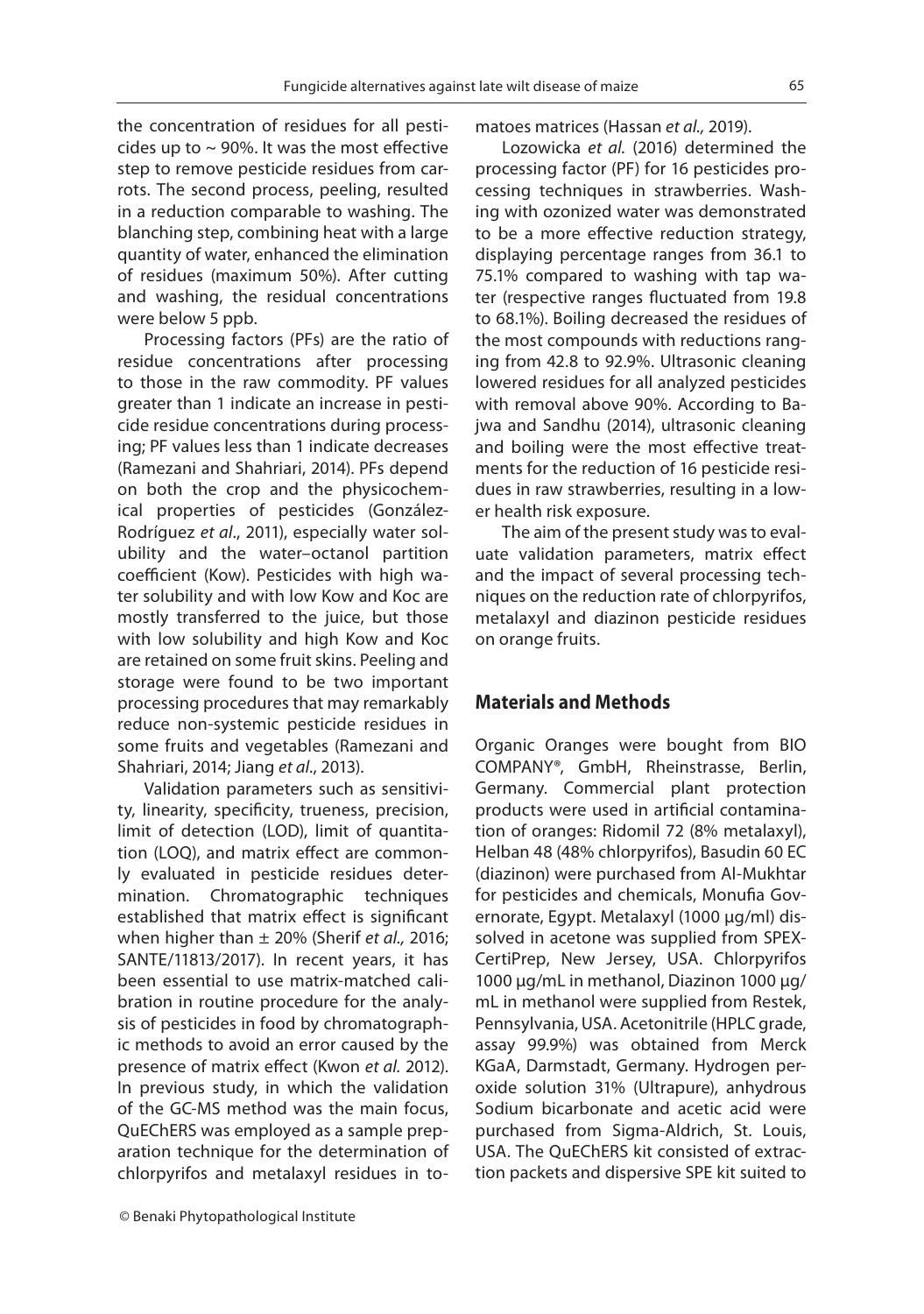the orange matrix, were purchased from Agilent Technologies, California, USA.

## *Instruments*

The equipment used in processing and sample preparations were: a laboratory Blender (Waring, Stamford, USA), an analytical balance, model ME 104 (Mettler Toledo, Greifensee, Switzerland), a Vortex-mixer, (VELP scientific, Usmate Velate, Italy), centrifuge (BOECO, Hamburg, Germany), and Ultrasonic Tabletop Cleaner, model P 230 (CREST Ultrasonics, Penang, Malaysia).

#### *Extraction and clean-up*

The samples were treated according to the QuEChERS methodology [EN 15662: (2008)].

### *GC-MS analysis*

Qualitative and quantitative determination of pesticide residues were performed on a 7890B gas chromatograph coupled to an Agilent 5977A mass detector (Agilent Technologies, Wilmington, USA). The chromatographic analytical conditions are shown in Table 1.

### *Method validation and matrix effect*

The proposed method was validated following the European Commission guideline (SANTE/11813/2017). The parameters assessed were selectivity, specificity, linearity, LOD, LOQ, precision, recovery (trueness) and matrix effect.

The linearity was studied during the construction of the analytical curves obtained using analytical solutions of the mixture of the pesticides prepared in pure solvent and the extract of the orange matrix in the concentration range from 0.001 to 2 mg /L. The studies to evaluate the recovery of the pesticides were made in orange samples devoid of pesticides residues, which were fortified five times with an analytical solution containing the pesticides under study, at two different concentration levels. The study of repeatability of the instrument was evaluated with five injections in the chromatographic system for each level of concentration of the analytical solutions in pure solvent and in the extract of the matrix.

LODs and LOQs have been calculated based on two analytical parameters: the residual standard deviation of the matrix cal-

**Table 1.** GC/MS instrumental and analytical condition for analysis of metalaxyl, chlorpyrifos and diazinon residues.

| Column                                 | Zebron ZB-5MS Crossbond (30 m, 0.25 mm internal diameter, 0.25 mm<br>film thickness) from Phenomenex®, Torrance, CA, USA.                                     |
|----------------------------------------|---------------------------------------------------------------------------------------------------------------------------------------------------------------|
| Inlet                                  | Multimode inlet (MMI) operated in splitless mode                                                                                                              |
| Inlet liner                            | An Agilent ultra-inert splitlesss single taper liner with glass wool (p/n<br>5190-2293)*                                                                      |
| Carrier gas                            | Helium with purity grade 6 for 9 s,                                                                                                                           |
| Flow rate                              | 1 mL/min (constant flow mode)                                                                                                                                 |
| Inlet temperature                      | $250^{\circ}$ C                                                                                                                                               |
| Injection volume                       | $2 \mu L$                                                                                                                                                     |
| Purge flow to split vent               | 50 mL/min at 0.75 min                                                                                                                                         |
| Oven temperature program               | 60°C (1 min), 20°C/min to 170°C (0 min), 5°C/min to 285°C                                                                                                     |
| Mass detector                          | operated in electron impact (EI) ionization mode at 70 eV.                                                                                                    |
| Scan mode                              | mass spectra for stock solutions of metalaxyl, chlorpyrifos and diazi-<br>non was collected at the rate of 1.5 scans/s over the mass range (m/z)<br>of 40-550 |
| Quantitative measurement               | was carried out at Selected ion monitoring SIM mode **                                                                                                        |
| The temperatures of the transfer line, |                                                                                                                                                               |
| ion source, quadrupole                 | 285°C, 250°C, 150°C                                                                                                                                           |

\*Zhao and Mao (2011); Zhao (2013). \*\*Refer to Table 3 for settings in detail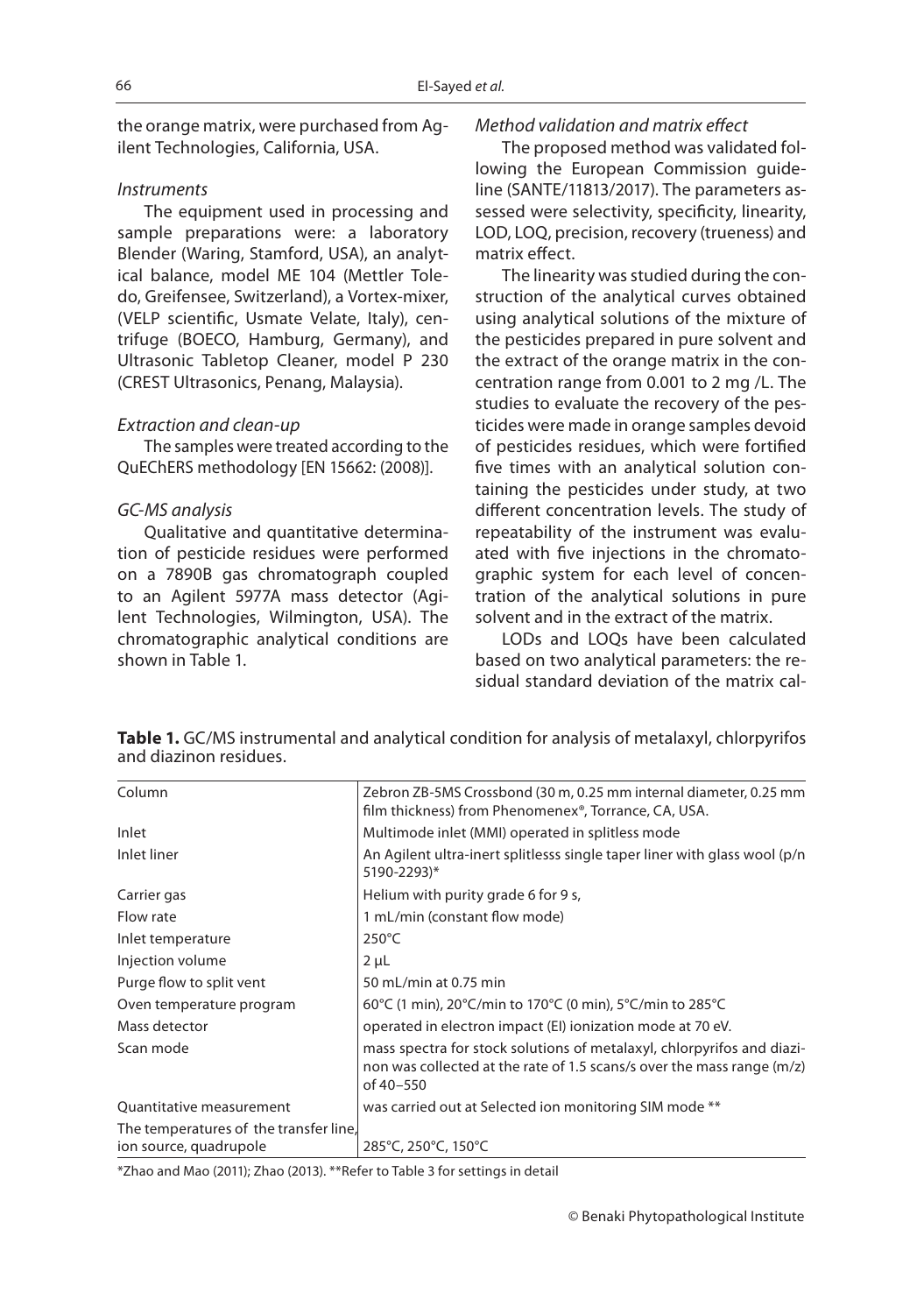ibration curve (σ) and the slope of the calibration curve as in Eq (1) &Eq (2) (Ellison *et al.,* 2000).

```
LOD=3.3\sigma/slope Eq (1)
LOQ= 10σ/slope Eq (2)
```
The precision of the method was expressed as the relative standard deviation (RSD) for repeatability of 5 replicates of spiked blank orange samples (raw, juice, and pulp) at two concentration levels of 0.03 and 0.5 mg/ kg for metalaxyl, 0.01 and 0.5 mg/ kg for chlorpyrifos and diazinon. The percentage recoveries (R %) for chlorpyrifos, diazinon and metalaxyl were calculated according to the European Commission guideline (SANTE/11813/2017). Acceptable mean recoveries are those within the range of 70–120%.

Matrix effect (ME %) was determined by comparing the slopes obtained from solvent calibration and matrix-matched calibration curves. ME % was calculated according to Guedes *et al.* (2015):

$$
ME = \left[1 - \left(\frac{stope of solvent}{stope of matrix calibration})\right)\right] * 100 \text{ Eq (3)}
$$

## *Preparation of contaminated samples*

Orange fruits were contaminated by immersion into the pesticide's solution. Organic oranges were manually washed in distilled water and dried with filter paper, then dipped into a dipping solution containing 0.5 g Ridomil WP 72 WP, 2 ml of Helban 48 EC and 2 ml Basudin 60 EC per liter of water to obtain a sufficient quantity of suspension. The samples were immersed for one hour until the pesticide residue levels did not increase. The contaminated oranges were air dried for 24 h at room temperature before processing (Hassan *et al.,* 2019).

#### *Processing treatments*

Processing treatments for removal of pesticide residues from contaminated oranges samples are illustrated in Table 2. After each process, three representative replicates were taken from each treatment for residue analysis. After each experiment, the samples were extracted immediately and analyzed, the percentages of reduction were calculated and compared with control.

#### *Processing factors*

Processing factors (PFs) were calculated for all transformation steps by a ratio between the pesticide residue concentration (mg kg-1) in the processed commodity and the pesticide residue concentration (mg kg<sup>-1</sup>) in the raw, non-processed commodity. If a PF is lower than one, it indicates the reduction of a pesticide, while if higher than 1, it indicates a concentration in regulatory practice, regardless of changes in volume or weight for the processed food. (Aurore *et al.,* 2012; Bonnechère *et al.*, 2012). PFs were cal-

**Table 2.** Processing treatments for removal of pesticide residues from contaminated oranges samples.

| Treatment         | Description                                                              |
|-------------------|--------------------------------------------------------------------------|
| Peeling & Juicing | Group 1: Pulp                                                            |
|                   | Group 2: Juice                                                           |
| Washing           | Group 1: washing contaminated oranges with tap water for 10 min          |
|                   | Group 2: washing with 10% sodium bicarbonate solution (w/v) for 10 min   |
|                   | Group 3: washing with 4% acetic acid solution(v/v) for 10 min            |
|                   | Group 4: washing with $1\%$ H <sub>2</sub> O <sub>2</sub> solution (v/v) |
|                   | Sonication in ultrasonic bath Group 1(UB1): sonication for 15 min        |
|                   | (45 kHz) filled with distilled Group 2(UB2): sonication for 30 min       |
| water             | Group 3(UB3): sonication for 60 min                                      |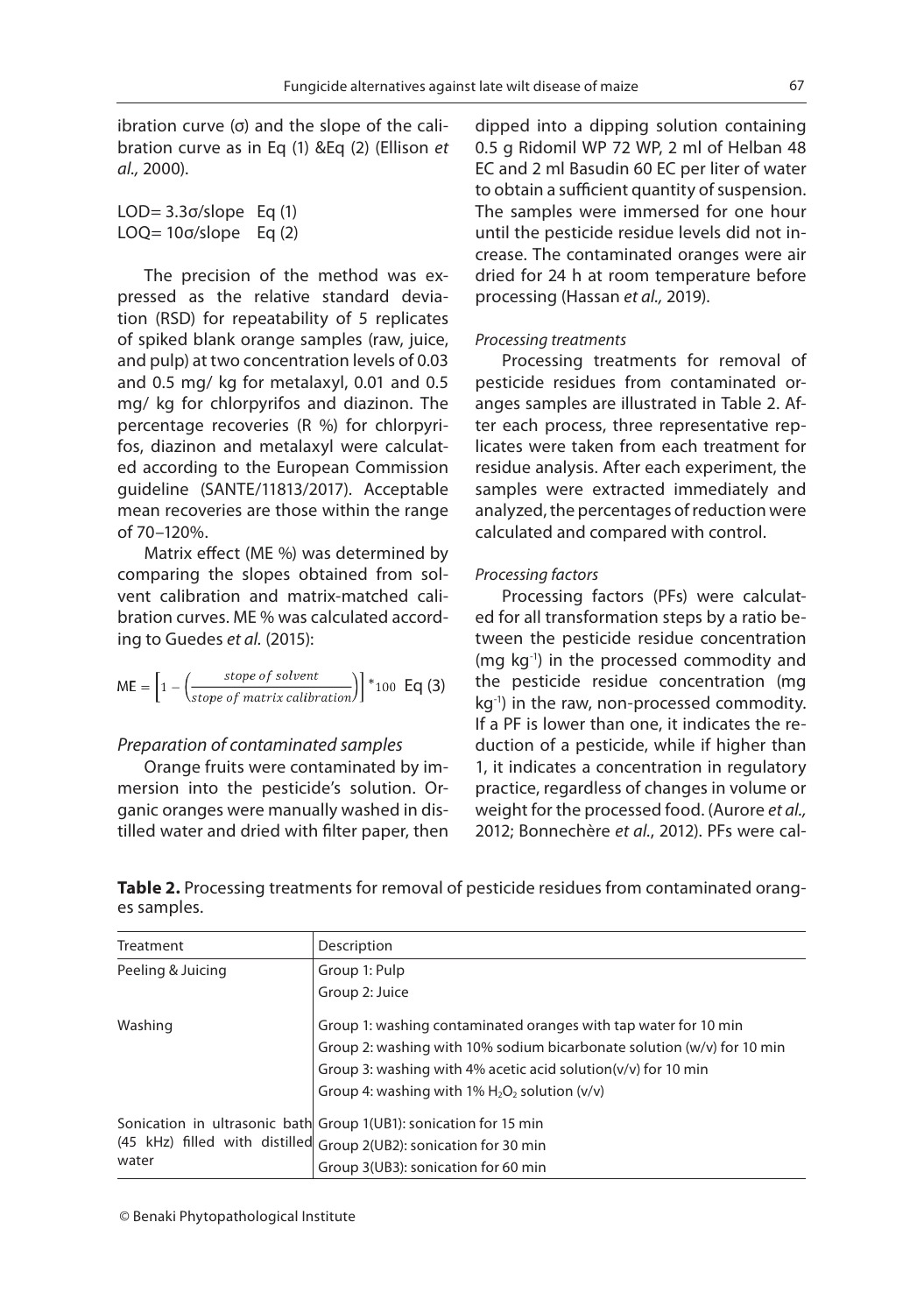culated with the following equation (Timme and Walz-Tylla, 2004):

$$
PF_s = \frac{Residues \ in \ processed \ product \ (mg/kg)}{Residues \ in \ raw \ agricultural \ commodity \ (mg/kg)} \quad Eq \ (4)
$$

# **Results and Discussion**

# **Optimization of separation conditions using GC/MS**

The presence of matrix interferences from the orange fruit samples was evaluated by monitoring the specific ions for each pesticide at the retention time interval expected for their elution (Table 3). For qualitative analysis a full scan mass spectrum range form 40–550(m/z) was applied (Pano-Farias *et al.,* 2017).

For quantitative pesticide analysis, selected ion monitoring (SIM) mode was used and analyte peaks from both product ions in the extracted ion chromatograms fully overlapped. The monitored ions for each compound were the m/z 137, 152, 153, 304 for diazinon, m/z 132, 105, 142, 192, 297 for metalaxyl and m/z 197, 199, 314 for chlorpyrifos. Pesticides were also identified on the basis of their retention time consistency with the ones acquired by standard and spiked extract solutions injections (chlorpyrifos 14.63 min, diazinon 11.72 min and metalaxyl 13.59 min).

## **Analytical method validation parameters**

Linearity in solvent and orange matrix extract for metalaxyl, diazinon and chlorpyrifos (Table 4) was acceptable, as indicated by the values of regression coefficient  $(r^2)$  that were  $> 0.99$  for all compounds in solvent, and in the matrix (De Sousa *et al.,* 2012; Domínguez *et al.,* 2014). According to the European Commission guideline SANTE/11813/2017, the acceptable RSD should be ≤20%, where the fit of calibration inspected by calculation of the residuals avoids over-reliance on the correlation coefficient. The ME % (suppression or enhancement) is the signal increase or loss of an analyte in matrix standard solution compared to a matrix-free one. For metalaxyl, chlorpyrifos and diazinon ME % were -14.16, -12.1, -5.48, respectively, categorized by Ferrer *et al.* (2011) as no matrix effect (Table 4). These results were in agreement with the findings reported by Ferrer *et al.* 2011 and Chawla *et al.* (2017).

The analytical method was used to evaluate recovery, precision, LODs and LOQs for determining metalaxyl, chlorpyrifos and di-

| Compound        | Diagnostic ions<br>(m/z)  | Quantification ions<br>(m/z) | Retention time<br>(min) |
|-----------------|---------------------------|------------------------------|-------------------------|
| Metalaxyl       | 132, 105, 192, 279, 206.1 | 206.1                        | $13.59 \pm 0.2$         |
| Chloropyrifos   | 197, 199, 314             | 314                          | $14.63 \pm 0.2$         |
| <b>Diazinon</b> | 137, 152, 153, 304        | 304.1                        | $11.71 \pm 0.2$         |

**Table 3.** Optimized MS Parameters of pesticides metalaxyl, chlorpyrifos, diazinon.

Table 4. Matrix effect (ME %) and linearity parameters in solvent and orange matrix extract for metalaxyl, diazinon and chlorpyrifos.

|              | Linear range | Solvent |                |        | Matrix match orange |          |
|--------------|--------------|---------|----------------|--------|---------------------|----------|
| Pesticide    | (mq/kg)      | Slope   | r <sup>2</sup> | Slope  | r <sup>2</sup>      | $ME\%$   |
| Metalaxyl    | 0.03:2       | 342610  | 0.9981         | 300110 | 0.9979              | $-14.16$ |
| Chlorpyrifos | 0.01:2       | 432881  | 0.9994         | 386196 | 0.9990              | $-12.1$  |
| Diazinon     | 0.01:2       | 425793  | 0.9992         | 403666 | 0.9991              | $-5.48$  |

Regression coefficient  $(r<sup>2</sup>)$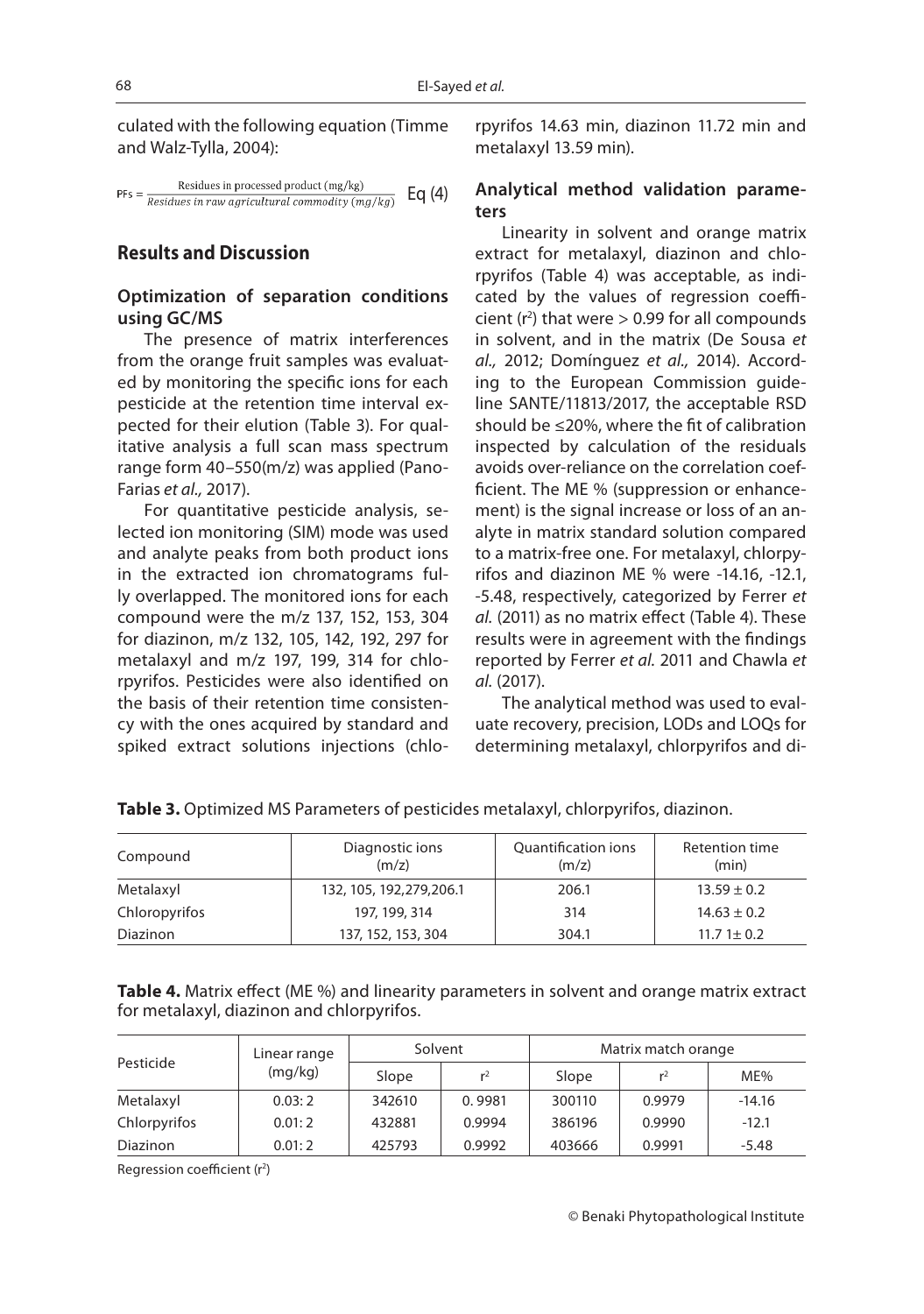azinon residues in orange (Table 5). The obtained LODs and LOQs were based on matrix matched calibration data at low levels of concentrations as we spike blank orange matrix with pesticides at conc. levels 5, 10, 25, 50, 100 mg/kg each in 5 replicates. Subjected to all the method preparation and injection steps, we found the detector response correlating to its concentration (peak area), calculating the average using data analysis function to calculate LOQ and LOD. The LOD and LOQ for metalaxyl were 0.01 mg/ kg, and 0.03 mg/ kg respectively, while LOD and LOQ for both chlorpyrifos and diazinon were 0.003 mg/ kg, and 0.009 mg/ kg, respectively.

Before pesticide residue analysis, recovery experiments were carried out on orange fruit, orange juice, and orange pulp. Recovery and precision data are shown in Tables

5 and 6. Residue analysis of the recovery experiments showed that mean recovery percentages were highest in orange fruit than in orange juice and in orange pulp for all pesticides. Also, chlorpyrifos had the highest recovery rates and the lowest RSD % than all pesticides. The recovery percentage (70–120%) and precision of all pesticide residue analyses (RSD ≤20%) were within the satisfactory limits recommended by the EC guideline SANTE/11813/2017.

Quantification using calibration was performed by means of calibration curves using the peak area of the most intense transition of metalaxyl (*m*/*z* 220). Calibration plots were linear, with regression coefficients greater than 0.99. The LOQ of the method were 17 μg kg<sup>-1</sup> while the LOD were 8.5 μg kg−1.

|        |              |                  |                  |            |        |                   |       | Recovery and precision( $*$ n=5) |       |      |     |      |     |
|--------|--------------|------------------|------------------|------------|--------|-------------------|-------|----------------------------------|-------|------|-----|------|-----|
|        | Pesticide    | LOD <sup>a</sup> | LOO <sup>b</sup> |            |        | Whole fruit*      |       | Juice*                           | Pulp* |      |     |      |     |
|        |              |                  |                  | <b>FLc</b> | $R\%d$ | RSD% <sup>e</sup> | R%    | RSD%                             | R%    | RSD% |     |      |     |
| Orange | Metalaxyl    | 0.01             | 0.03             | 0.03       | 108.5  | 10.8              | 89.6  | 11.1                             | 99.5  | 10.5 |     |      |     |
|        |              |                  |                  |            |        |                   | 0.5   | 97.7                             | 8.6   | 88.3 | 8.3 | 94.6 | 9.8 |
|        | Chlorpyrifos | 0.003            | 0.009            | 0.01       | 114.3  | 2.7               | 112.0 | 4.1                              | 106.8 | 3.6  |     |      |     |
|        |              |                  |                  | 0.5        | 100.2  | 3.5               | 107.0 | 2.2                              | 103.0 | 2.8  |     |      |     |
|        | Diazinon     | 0.003            | 0.009            | 0.01       | 99.5   | 8.3               | 111.4 | 5.8                              | 106.3 | 7.9  |     |      |     |
|        |              |                  |                  | 0.5        | 97.0   | 6.4               | 100.5 | 2.9                              | 102.2 | 4.8  |     |      |     |

#### **Table 5.** Validation parameters for metalaxyl, diazinon and chlorpyrifos in orange fruit.

<sup>a</sup>Limit of detection (mg/kg), <sup>b</sup>Limit of quantification (mg/kg), 'Fortification Level,

 $R<sup>d</sup>$ %: Percentage recovery = CE/CM $\times$  100;

CE: the experimental concentration, CM: the spiked concentration

e Relative Standard Deviation, \*n: no of replicates

|                 | Table 6. Repeatability and Reproducibility (precision) expressed as %RSD of peak areas for |  |  |  |  |
|-----------------|--------------------------------------------------------------------------------------------|--|--|--|--|
| spiked samples. |                                                                                            |  |  |  |  |

|                 |         | Repeatability |         | Reproducibility |
|-----------------|---------|---------------|---------|-----------------|
|                 | Level 1 | Level 2       | Level 1 | Level 2         |
| <b>Diazinon</b> | 1.51    | 1.36          | 8.00    | 9.07            |
| Chlorpyrifos    | 1.78    | 1.82          | 3.66    | 5.12            |
| Metalaxyl       | 3.02    | 2.71          | 10.00   | 11.0            |

Level 1= 0.01 mg/kg for diazinon and chlorpyrifos, 0.03 mg/kg for metalaxyl; Level 2= 0.1 mg/kg for all pesticides under study

© Benaki Phytopathological Institute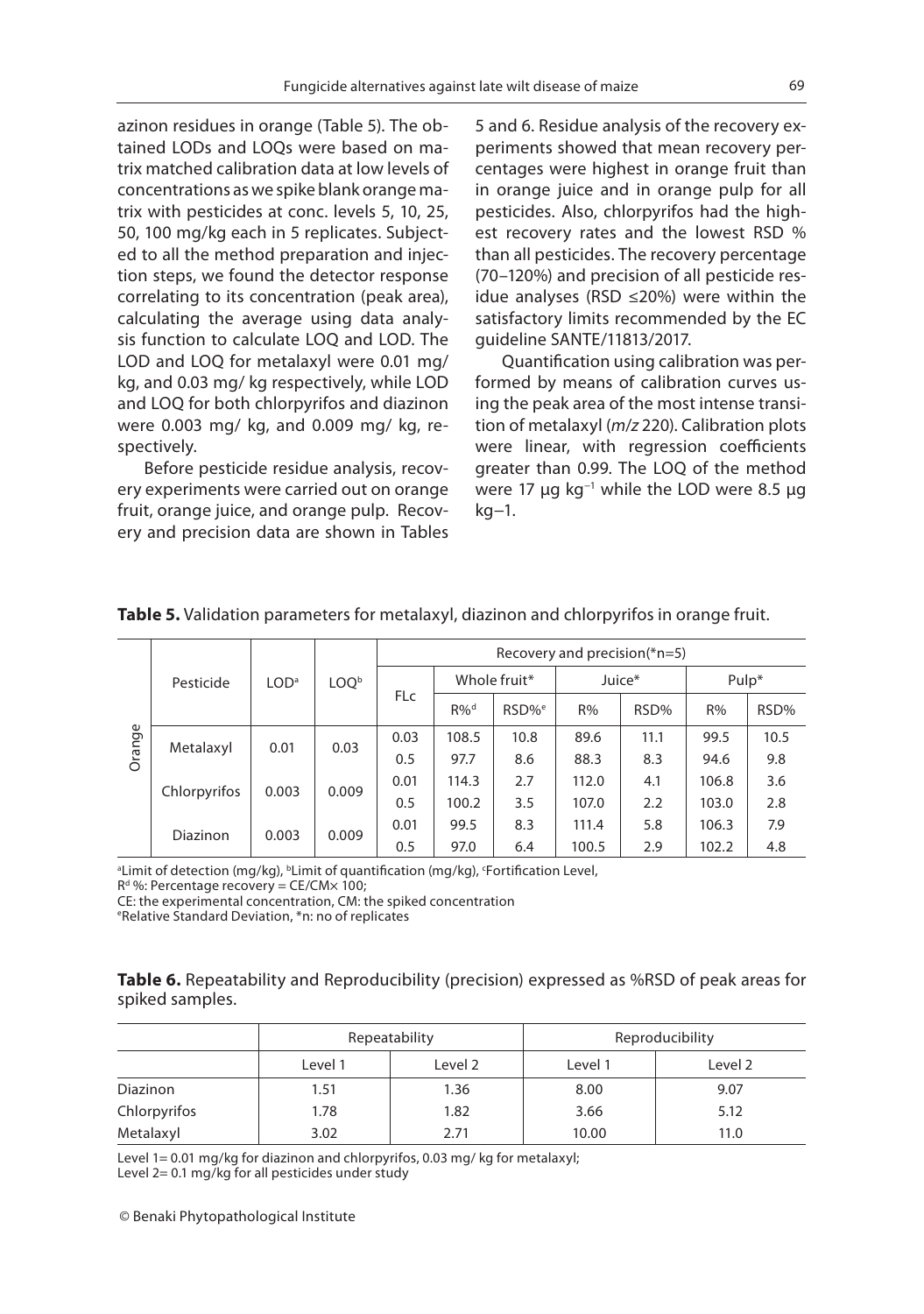# **Physicochemical properties of metalaxyl, diazinon and chlorpyrifos**

The behavior of pesticide residues in processing can be rationalized in terms of the physico-chemical properties of the pesticide and the nature of the process (Vidisha and Jaswinder, 2013). Table 7 shows the physicochemical properties of metalaxyl, diazinon and chlorpyrifos. Both diazinon and chlorpyrifos are non-systemic, while metalaxyl is systemic, thus it is absorbed by the plant surface and enters the plant transport system.

Regarding water solubility, it has been shown (Table 7) that pesticides with high water solubility and with low Kow and Koc are mostly transferred to the juice. Those with low solubility and high Kow and Koc are retained on the fruit skin. Peeling and storage were found to be two essential processing procedures that may remarkably reduce non-systemic pesticide residues in some fruits and vegetables (Ling *et al*., 2011).

### **Effect of various household processes**

The study of the reduction of pesticides during household processes of orange fruit allows calculating the PFs for the tested pesticides, which are necessary to refine the risk assessment of these frequently detected pesticides.

Table 8 shows the reduction of the first treatment by household processes (raw orange, orange juice, and orange pulp) on metalaxyl, chlorpyrifos and diazinon residues. The juicing process was the most effective process in removing all pesticides; metalaxyl residues were reduced by 95% in orange juice and 93% in orange pulp, while chlorpyrifos and diazinon residues were reduced by 98%, 97% in orange juice and 90%, 86% in orange pulp, respectively.

Washing showed the less efficient removal of all pesticide residues. The residues of metalaxyl after washing with running water were reduced by 26%. Washing with 1%  $H<sub>2</sub>O<sub>2</sub>$  solution reduced metalaxyl residues by 5%, and the reduction after washing with both 2% baking soda and acetic acid were 2%. The reduction levels for chlorpyrifos and diazinon were 33,29% with 1%  $H_2O_2$ , 3,5% with baking soda, and 12,12% with 4% acetic acid. The less efficient removal of metalaxyl residues from orange by washing may be due to the distinct nature of orange peels, the high log Kow values of metalaxyl and its behavior as a systemic pesticide penetrating through the peel into the flesh. On the other hand, both chlorpyrifos and diazinon residues were eliminated from the orange more successfully as non-systemic pesticides, both physically (minor part) and chemically (major part).

Similar to our study, other investigations have shown that there were differences in efficacy of removing individual pesticides from fruits and vegetables by washing. Rani *et al.* (2013) reported that by washing of tomatoes with water, chlorpyrifos residues were reduced by 41 to 44% (Duirk and Collette, 2006). Wanwimolruk *et al.* (2017) reported on the effect of washing with running water on

| Pesticide    | Category                                 | Mode of action                                   | Molecular<br>Formula       | Mwt<br>(q/mol) | <b>SW</b><br>(mq/l)        | log Kow |
|--------------|------------------------------------------|--------------------------------------------------|----------------------------|----------------|----------------------------|---------|
| Metalaxyl    | Fungicide                                | Systematic                                       | $C_{15}H_{21}NO_4$         | 279.33         | 8.4<br>(at $22^{\circ}$ C) | 1.75    |
| Chlorpyrifos | Insecticide,<br>Acaricide                | Non Systematic<br>(Cholinsterase)<br>inhibition) | $C_9H_{11}Cl_3NO_3PS$      | 350.6          | 1.4<br>(at $25^{\circ}$ C) | 4.70    |
| Diazinon     | Insecticide,<br>Acaricide,<br>Nematicide | Non-Systematic                                   | $C_{12}H_{21}N_{2}O_{3}PS$ | 304.345        | 40<br>(at 25°C)            | 3.81    |

## **Table 7.** Physicochemical characteristics of pesticides metalaxyl, chlorpyrifos and diazinon.

Sw: water solubility; Kow: Octanol-Water Partition Coefficient; Mwt: Molecular Weight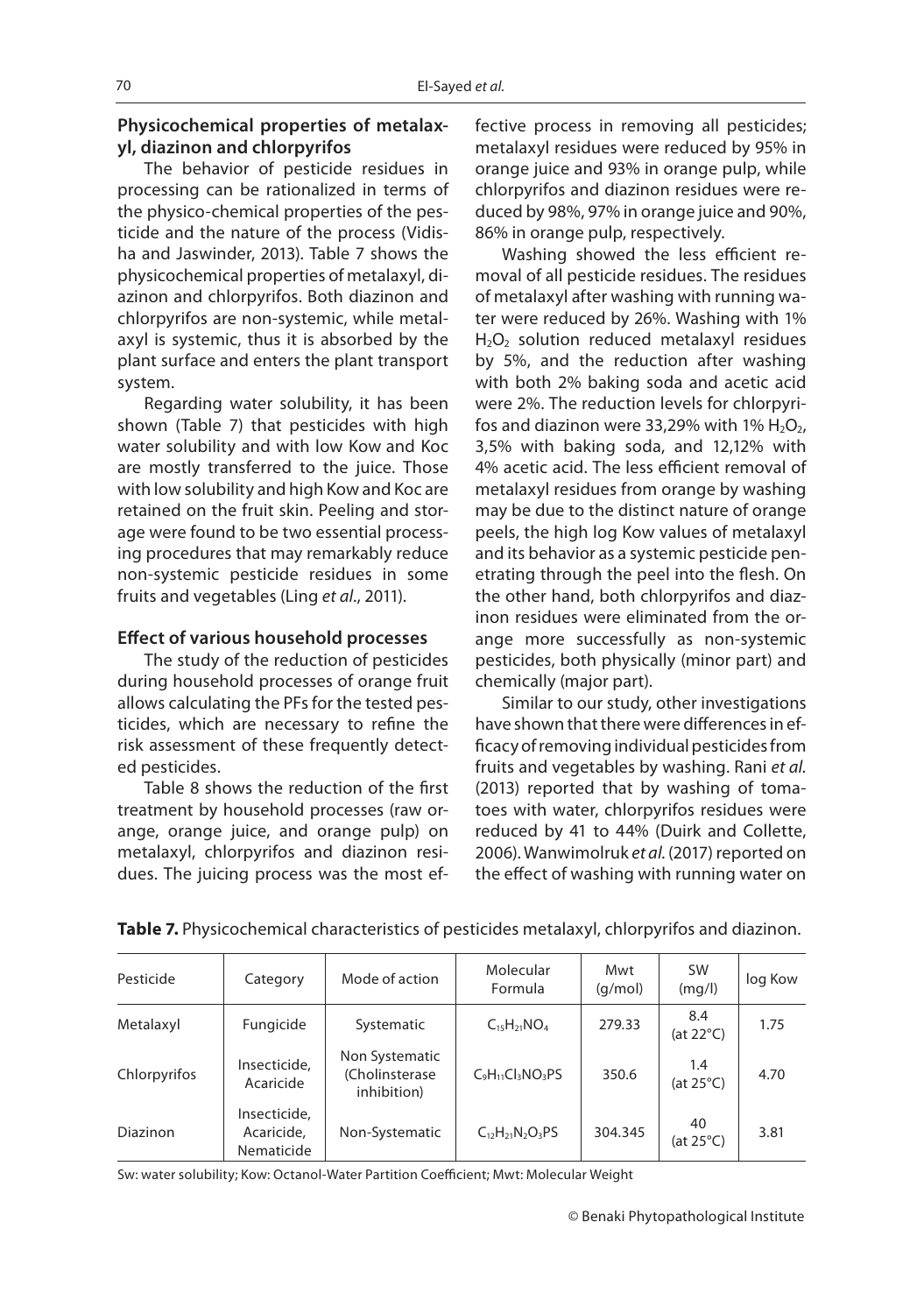**Table 8.** Residue levels (mg/ kg), reduction percentage and experimental processing factors of diazinon, metalaxyl and chlorpyrifos in orang-**Table 8.** Residue levels (mg/ kg), reduction percentage and experimental processing factors of diazinon, metalaxyl and chlorpyrifos in orang-<br>es.

|                                                                                                                                                                                                                                                                                                                                                                                        |                 | Diazinon      |                  |                                                                                                       | Metalaxyl     |                  |                   | Chlorpyrifos  |                  |
|----------------------------------------------------------------------------------------------------------------------------------------------------------------------------------------------------------------------------------------------------------------------------------------------------------------------------------------------------------------------------------------|-----------------|---------------|------------------|-------------------------------------------------------------------------------------------------------|---------------|------------------|-------------------|---------------|------------------|
| Processing factors                                                                                                                                                                                                                                                                                                                                                                     | $C \pm SO^*$    | $Re% \pm SD$  | $PF \pm SD$      | $C \pm SD^*$                                                                                          | $Re% \pm SD$  | PF ± SD          | $C \pm SD^*$      | $Re% \pm SD$  | PF ± SD          |
| Con                                                                                                                                                                                                                                                                                                                                                                                    | $4.09 \pm 0.08$ |               |                  | $0.05 + 861$                                                                                          |               |                  | $3.57 \pm 0.073$  |               |                  |
|                                                                                                                                                                                                                                                                                                                                                                                        | $0.57 \pm 0.03$ | $86 \pm 0.60$ | $0.14 \pm 0.01$  | $0.14 \pm 0.01$                                                                                       | $93 \pm 0.51$ | $0.07 \pm 0.01$  | $0.35 \pm 0.015$  | $90 \pm 0.43$ | $0.1 \pm 0.004$  |
|                                                                                                                                                                                                                                                                                                                                                                                        | $0.12 \pm 0.01$ | $97 \pm 0.13$ | $0.03 \pm 0.001$ | $0.09 \pm 0.007$                                                                                      | $95 \pm 0.36$ | $0.05 \pm 0.004$ | $0.088 \pm 0.007$ | $98 \pm 0.19$ | $0.02 \pm 0.002$ |
|                                                                                                                                                                                                                                                                                                                                                                                        | $2.98 \pm 0.08$ | $27 \pm 1.90$ | $0.73 \pm 0.02$  | $1.46 \pm 0.03$                                                                                       | $26 \pm 1.27$ | $0.74 \pm 0.013$ | $2.53 \pm 0.026$  | $29 \pm 0.74$ | $0.71 \pm 0.007$ |
| $H_2O_2$ 1%                                                                                                                                                                                                                                                                                                                                                                            | $2.90 \pm 0.10$ | $29 \pm 2.44$ | $0.71 \pm 0.02$  | $1.88 \pm 0.021$                                                                                      | 5 ± 1.05      | $0.95 \pm 0.01$  | $2.38 \pm 0.025$  | $33 \pm 0.71$ | $0.67 \pm 0.007$ |
| NaHCO <sub>3</sub> 10%                                                                                                                                                                                                                                                                                                                                                                 | $3.88 \pm 0.11$ | 5 ± 2.64      | $0.95 \pm 0.03$  | $1.94 \pm 0.015$                                                                                      | $2 \pm 0.77$  | $0.98 \pm 0.008$ | $3.46 \pm 0.018$  | $3 \pm 0.28$  | $0.97 \pm 0.003$ |
| acetic acid 4%                                                                                                                                                                                                                                                                                                                                                                         | $3.60 \pm 0.10$ | $12 \pm 2.44$ | $0.88 \pm 0.02$  | $1.94 \pm 0.01$                                                                                       | $2 \pm 0.51$  | $0.98 \pm 0.005$ | $3.14 \pm 0.03$   | $12 \pm 0.86$ | $0.88 \pm 0.009$ |
| š                                                                                                                                                                                                                                                                                                                                                                                      | $2.45 \pm 0.12$ | $40 \pm 2.90$ | $0.60 \pm 0.03$  | $1.68 \pm 0.012$                                                                                      | $15 \pm 0.58$ | $0.85 \pm 0.006$ | $1.37 \pm 0.01$   | $61 \pm 0.28$ | $0.39 \pm 0.003$ |
| UB <sub>2</sub>                                                                                                                                                                                                                                                                                                                                                                        | $1.02 \pm 0.01$ | $75 \pm 0.14$ | $0.25 \pm 0.001$ | $1.47 \pm 0.023$                                                                                      | $26 \pm 1.17$ | $0.74 \pm 0.012$ | $0.64 \pm 0.01$   | $82 + 0.29$   | $0.18 \pm 0.003$ |
| UB <sub>2</sub>                                                                                                                                                                                                                                                                                                                                                                        | $0.28 \pm 0.03$ | $94 \pm 0.75$ | $0.06 \pm 0.01$  | $1.35 \pm 0.02$                                                                                       | $32 \pm 1.00$ | $0.68 \pm 0.01$  | $0.16 \pm 0.01$   | $96 \pm 0.30$ | $0.04 \pm 0.003$ |
| Con: Control, Pu: pulp, J: juice, W: washing with tap water, H <sub>2</sub> O <sub>2</sub> 1%: washing with H <sub>2</sub> O <sub>2</sub> 1Q%(/v), NaHCO <sub>3</sub> 1Q%: washing with NaHCO <sub>3</sub> 10% (w/V),<br>acetic acid 4%: washing with acetic acid 4%(v/v), UB1:sonication 15min, UB2: sonication 30 min, UB3: sonication 60 min<br>C: mean concentration of 3 replicat |                 |               |                  | es (mg/kg); *number of replicates = 3; SD: Standard division; Re%: Reduction %; PF: Processing Factor |               |                  |                   |               |                  |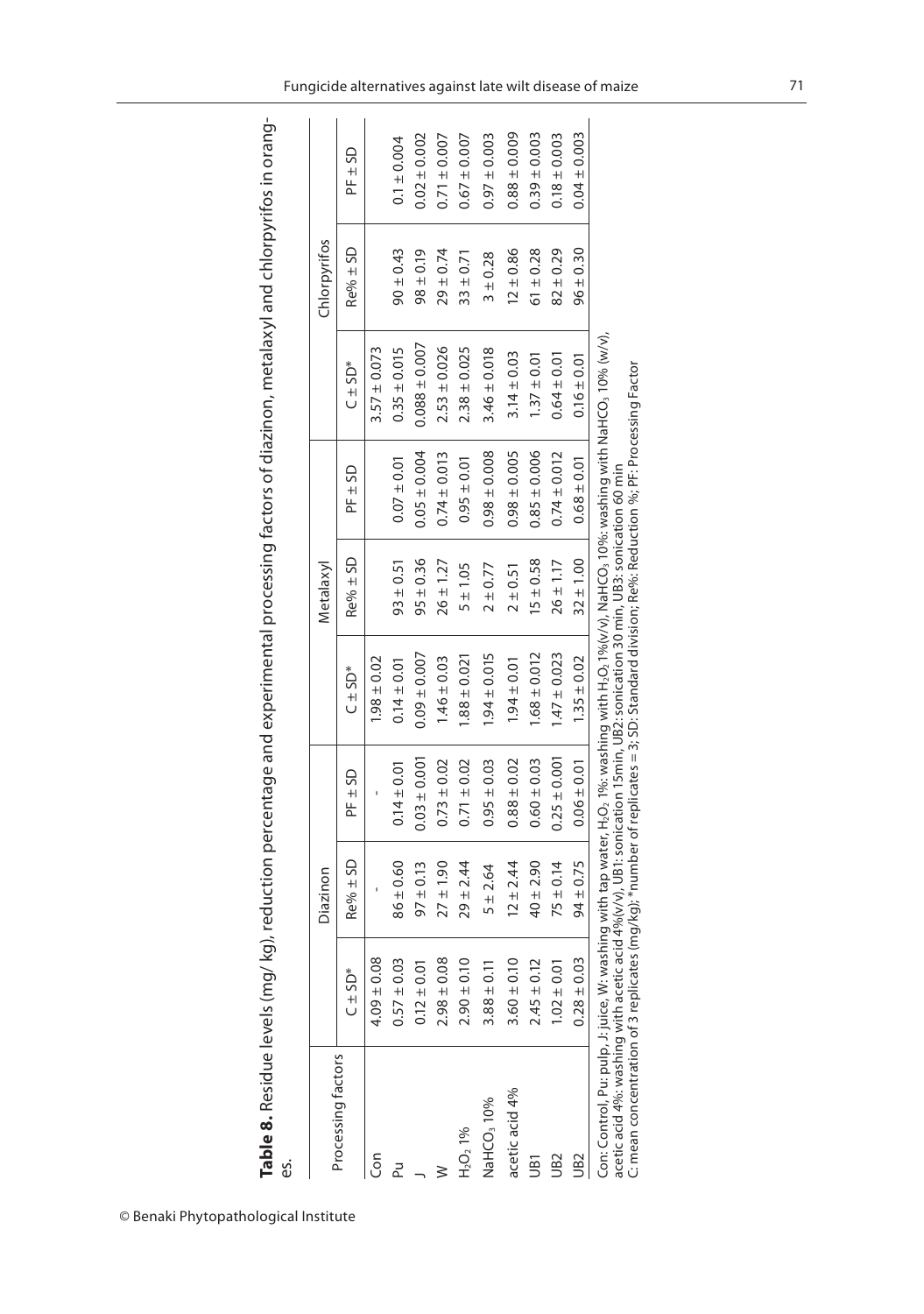pesticide residue removal from tomatoes, in which both carbofuran and fenobucarb residues were reduced by 58% and 40%, respectively, although without statistical significance ( $p > 0.2$ ). In the same study, cypermethrin and λ-cyhalothrin residues were removed by 27% by washing with running water although there was no significant difference (p> 0.5) between the mean concentrations of pesticides after washing *vs.* unwashed samples. In the study by Andrade *et al.* (2015) in cucumber, washing with water reduced the residues of procymidone by 24%, while 85% was eliminated with the removal of the peel, even though this pesticide is systemic. Chlorpyrifos residues translocated into the internal tissue may not be removed physically and chemically (Pugliese *et al.,* 2004). These disparities in efficacy of washing with water may be due to water solubility of pesticides.

Sonication in the ultrasonic bath was effective in eliminating pesticide residues in orange samples and sonication time (for 15, 30, and 60 min) significantly influenced the effect. Sonication removed 98% and 94% of chlorpyrifos and diazinon residues, respectively, after 60 minutes, while the percentage of reduction reached 82% and 75% after 30min. Metalaxyl residues were eliminated by 32% after 60 minutes of sonication. Zhang *et al.* (2012) reported that sonication could effectively remove phorate residues in apple juice. Helmy *et al.* (2019) reported that sonication treatment effectively removed chlorpyrifos residues in tomato matrices, but not metalaxyl residues.

#### **Processing factors (PFs)**

The processing factors (PFs) for the household processes of oranges, which are necessary to refine the risk assessment of frequently detected pesticides, were lower than one. The lowest PFs were found in juicing (0.05, 0.02, 0.03 in metalaxyl, chlorpyrifos and diazinon, respectively) followed by sonication (0.04 and 0.06, respectively in chlorpyrifos and diazinon). On the other hand, the highest PFs were found in the washing treatments for metalaxyl, ranging from 0.74

to 0.98. The PFs for both chlorpyrifos and diazinon were lower than for metalaxyl in all treatments. The results are in agreement with those previously reported by Ramezani and Shahriari (2015) and Bajwa and Sandhu (2014). We conclude that the status of pesticide residues, mainly related to the physicochemical properties of the pesticides, affects their removal from oranges.

# **Conclusion**

The tested QuEChERS and GC-MS method for the separation of metalaxyl, chlorpyrifos and diazinon in orange fruit was properly validated using orange samples and the results indicate that this method is specific, accurate and reproducible. The expanded uncertainty of the method is acceptable according to SANCO/12495/2011 guideline. The proposed method was also found to be suitable for different kind of orange fruits. The effects of different household processes indicated that the levels of metalaxyl, chlorpyrifos and diazinon residues can be reduced significantly by juicing, followed by peeling and sonication. The percentage reduction was lower in metalaxyl than in chlorpyrifos. The less efficient removal of metalaxyl residues from orange by washing may be due to the distinct nature of orange. All pesticides showed no matrix effect. The PF values for all treatments were lower than one, with the lowest for juicing, followed by sonication in all of pesticides. The household processes can substantially contribute to reduce consumer exposure to pesticides.

*This study is heartily dedicated to Prof. Dr Ibrahim Abd El Salam Abd El Gawad who passed away before the completion of this work. The authors would like to acknowledge the experimental support of Food Safety and Quality Control laboratory, Faculty of Agriculture, Cairo University.*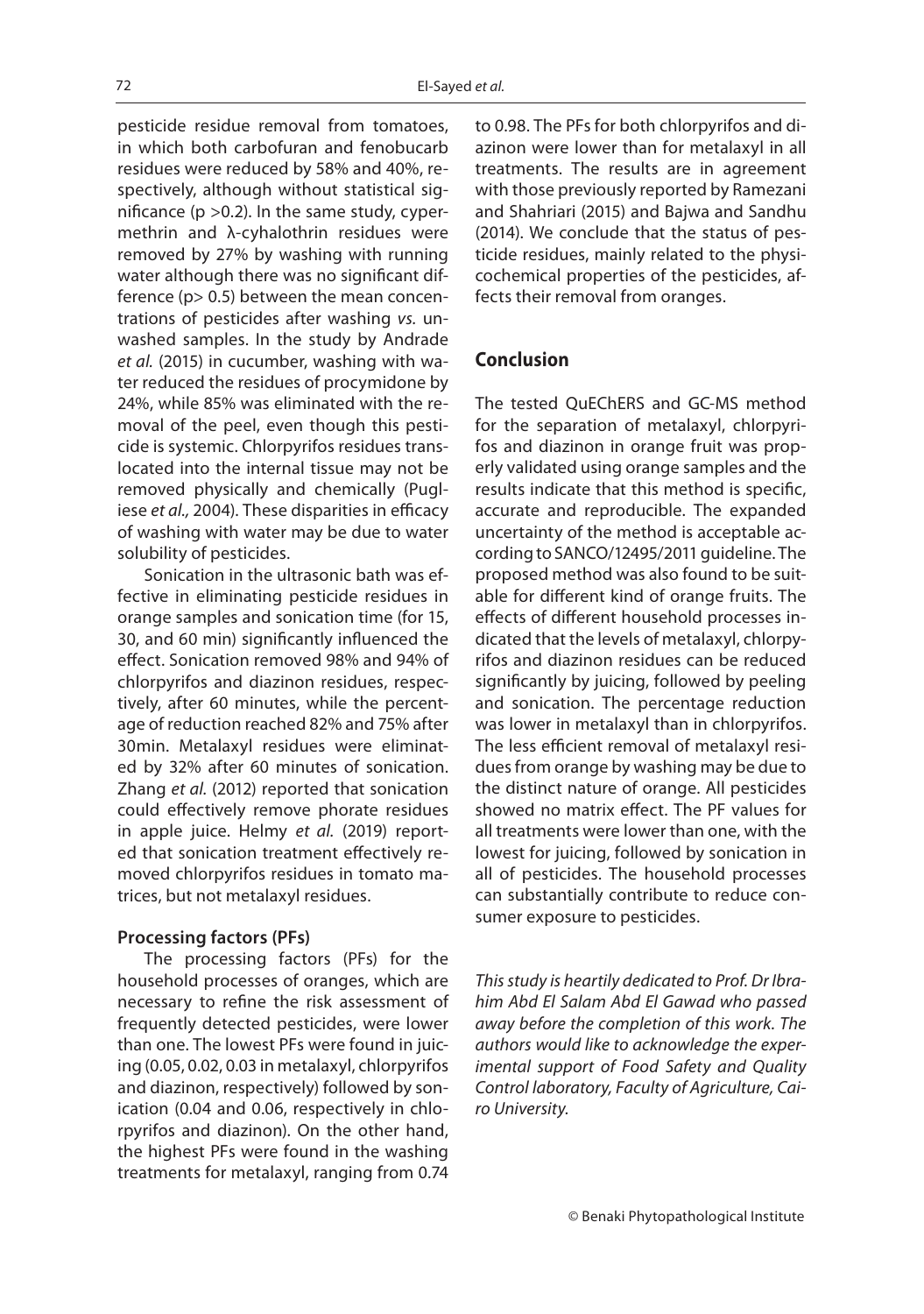# **Literature Cited**

- Abdel Ghani S.B., and Abdallah, O.I. 2016. Method validation and dissipation dynamics of chlorfenapyr in squash and okra. *Food Chemistry*, 194: 516-521.
- Andrade, G.C., Monteiro, S.H., Francisco, J.G., Figueiredo, L.A., Rocha, A.A. and Tornisielo, V.L. 2015. Effects of types of washing and peeling in relation to pesticide residues in tomatoes. *Journal of the Brazilian Chemical Society,* 26(10): 1994–2002.
- Bonnechère, A., Hanot, V., Jolie, R., Hendrickx, M., Bragard, C., Bedoret, T. and Van Loco, J. 2012. Processing Factors of Several Pesticides and Degradation Products in Carrots by Household and Industrial Processing. *Journal of Food Research*, 1(3): 68-83.
- Bajwa, U. and Sandhu, K.S. 2014. Effect of Handling and Processing on Pesticide Residues in Food-A Review. *Journal of Food Science and Technology,* 52(2): 201-220.
- Banerjee, K., Utture, S., Dasgupta, S., Kandaswamy, C., Pradhan, S., Kulkarni, S. and Adsule, P. 2012. Multiresidue determination of organic contaminants including pesticides, polychlorinated biphenyls, and polyaromatic hydrocarbons in fruits and vegetables by gas chromatographyetriple quadrupole mass spectrometry with introduction of semi quantification. *Journal of Chromatography A*, 270: 283.
- Barros, H.R.M., Ferreira, T.A.P.C. and Genovese, M.I. 2012. Antioxidant capacity and mineral content of pulp and peel from commercial cultivars of citrus from Brazil. *Food Chemistry,* 134(4): 1892- 1898.
- Chawla, S., Patel, H.K., Gor, H.N., Vaghela, K.M., Solanki, P.P. and Shah, P.G. 2017. Evaluation of matrix effects in multiresidue analysis of pesticide residues in vegetables and spices by LC-MS/MS. *Journal of AOAC International*, 100(3): 616–623.
- De Sousa, F.A., Guido Costa, A.I., De Queiroz, M.E.L.R., Teófilo, R.F., Neves, A.A. and De Pinho, G.P. 2012. Evaluation of matrix effect on the GC response of eleven pesticides by PCA. *Food Chemistry*, 135(1): 179–185.
- Domínguez, A.M., Placencia, F., Cereceda, F., Fadic, X. and Quiroz, W. 2014. Analysis of tomato matrix effect in pesticide residue quantification through QuEChERS and single quadrupole GC/MS*. Chilean Journal of Agricultural Research*, 74(2): 148–156.
- Duirk, S.E. and Collette T.W. 2006. Degradation of chlorpyrifos in aqueous chlorine solutions: Pathways, kinetics, and modeling. *Environmental Science and Technology,* 40: 546–51.
- Ellison, S.R.L, Rosslein, M. and Williams, A. 2000. Editors. Quantifying uncertainty in analytical measurements. 3rd ed. EURACHEM/CITAC.
- EN 15662: 2008. Foods of plant origin: Determina-

tion of pesticide residues using GC-MS and/or LC-MS/MS following acetonitrile. Extraction/ partitioning and clean-up by dispersive SPE.

- EU Commission. 2017. Guidance document on analytical quality control and validation procedures for pesticide residues analysis in food and feed. SANTE/11813/2017. European Commission health and Consumer Protection Directorate-General, Brussels, Belgium.
- Ferrer, C., Lozano, A., Agüera, A., Girón, A.J. and Fernández-Alba, A.R. 2011. Overcoming matrix effects using the dilution approach in multiresidue methods for fruits and vegetables. *Journal of Chromatography A,* 1218(42): 7634–7639.
- Guedes J.A., Silva R.deO., Lima, C.G., Milhome, M.A. and do Nascimento R.F. 2016. Matrix effect in guava multiresidue analysis by QuEChERS method and gas chromatography coupled to quadrupole mass spectrometry. *Food Chemistry*, 199: 380–386.
- González-Rodríguez, R.M., Rial-Otero, R, Cancho-Grande B., Gonzalez-Barreiro, C. and Simal-Gándara, J. 2011. Review on the fate of pesticides during the processes within the food-production chain. *Critical Reviews in Food Science and Nutrition*, 51: 99–114.
- Hassan, H., Elsayed, E., El-Raouf, A.E.R.A. and Salman, S.N. 2019. Method validation and evaluation of household processing on reduction of pesticide residues in tomato. *Journal fur Verbraucherschutz und Lebensmittelsicherheit.* 14(1): 31–39.
- Iñigo-Nuñez, S., Herreros, M.A., Encinas, T., and Gonzalez-Bulnes, A. 2010. Estimated daily intake of pesticides and xenoestrogenic exposure by fruit consumption in the female population from a Mediterranean country (Spain). *Food Control*, 21(4): 471-477.
- Jardim, A.N.O. and Caldas, E.D. 2012. Brazilian monitoring programs for pesticide residues in food Results from 2001 to 2010. *Food Control,* 25(2): 607–616.
- Jiang, Y., Shibamoto, T., Li, Y. and Pan, C. 2013. Effect of household and commercial processing on acetamiprid, azoxystrobin and methidathion residues during crude rapeseed oil production. *Food Additives and Contaminants: Part A*, 30(7): 1279e1286.
- Knezevic, Z., Serdar, M. and Ahel, M. 2012. Risk assessment of the intake of pesticides in Croatian diet. *Food Control*, 23(1): 59-65.
- Kwon, H., Lehotay S.J. and Geis-Asteggiante L. 2012. Variability of matrix effects in liquid and gas chromatography-mass spectrometry analysis of pesticide residues after QuEChERS sample preparation of different food crops. *Journal of Chromatography* A, 1270: 235–45.
- Ling, Y., Wang, H., Yong, W., Zhang, F., Sun, L., Yang, M. and Chu, X. 2011. The effects of washing and cooking on chlorpyrifos and its toxic metabo-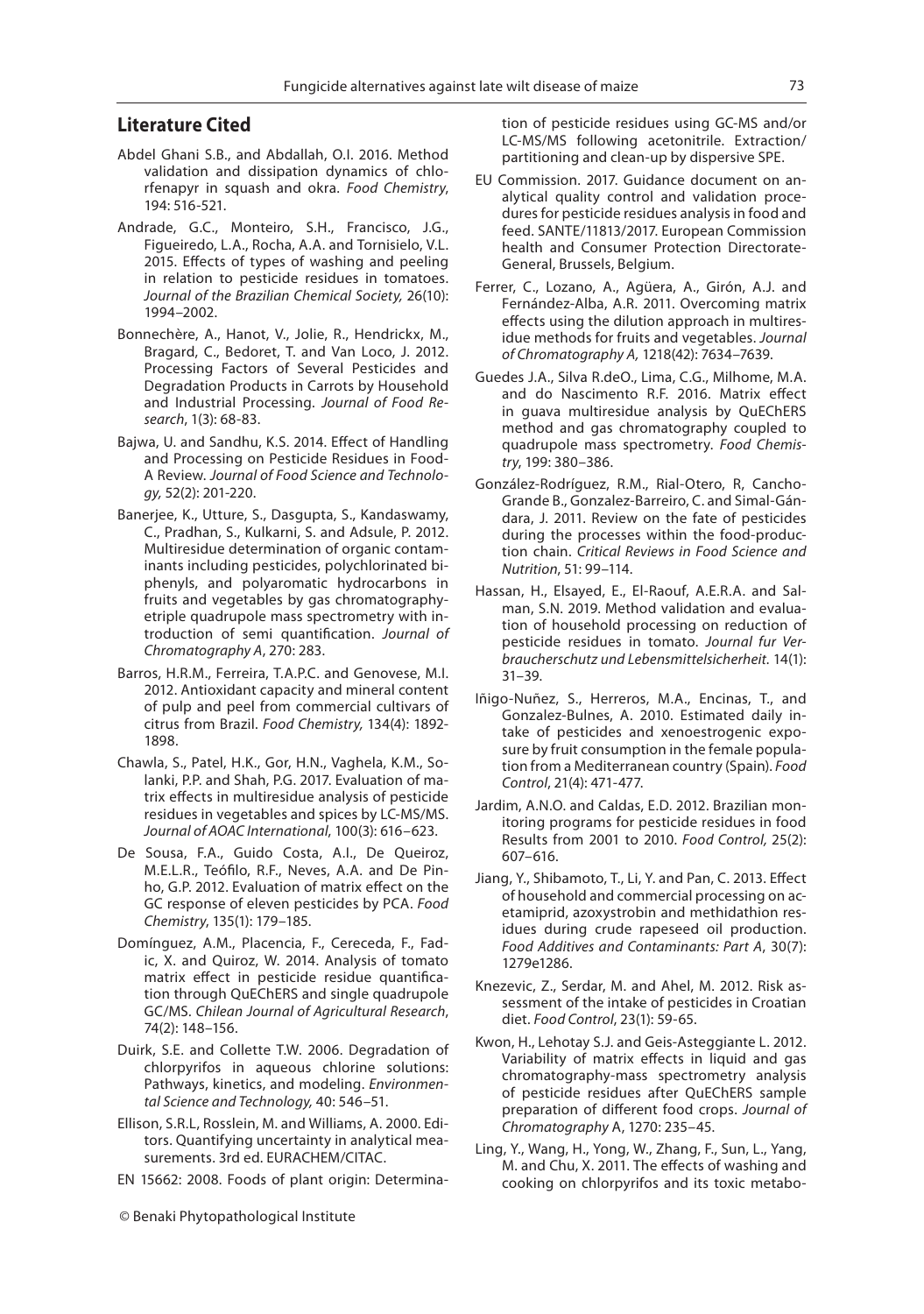lites in vegetables. *Food Control*, 22(1), 54-58.

- Lozowicka, B., Jankowska, M., Hrynko, I. and Kaczynski, P. 2016. Removal of 16 pesticide residues from strawberries by washing with tap and ozone water, ultrasonic cleaning and boiling. *Environmental Monitoring and Assessment*, 188: 1–19.
- Malhat, F., Boulangé, J., Abdelraheem, E., Abd Allah, O., Abd El-Hamid, R. and Abd El-Salam, S. 2017. Validation of QuEChERS based method for determination of fenitrothion residues in tomatoes by gas chromatography–flame photometric detector: Decline pattern and risk assessment. *Food Chemistry*. 229: 814–819.
- Pano-Farias, N.S., Ceballos-Magaña, S.G., Muñiz-Valencia, R. and Gonzalez, J. 2017. Validation and assessment of matrix effect and uncertainty of a gas chromatography coupled to mass spectrometry method for pesticides in papaya and avocado samples. *Journal of Food and Drug Analysis*, 25(3): 501–509.
- Polat, B. and Tiryaki, O. 2019. Assessing washing methods for reduction of pesticide residues in Capia pepper with LC-MS / MS. *Journal of Environmental Science and Health, Part B*, 55(1): 1–10.
- Pugliese, P., Moltó, J.C., Damiani, P., Marín, R., Cossignani, L. and Mañes, J. 2004. Gas chromatographic evaluation of pesticide residue contents in nectarines after non-toxic washing treatments. *Journal of Chromatography* A. 1050(2): 185–191.
- Ramezani, M.K. and Shahriari, D. 2014. Dissipation behavior, processing factors and risk assessment for metalaxyl in greenhouse-grown cucumber. *Pest Management Science*, 71(4): 579– 583.
- Rani, M., Saini, S. and Kumari, B. 2013. Persistence and effect of processing on chlorpyriphos residues in tomato (*Lycopersicon esculantum* Mill.). *Ecotoxicology and Environmental Safety*, 95: 247– 252.
- Reiler, E., Jørs, E., Bælum, J., Huici, O., Alvarez Caero, M.M. and Cedergreen, N. 2015. The influence of tomato processing on residues of organochlorine and organophosphate insecticides and their associated dietary risk. *Science of the Total Environment*, 6(2): 262–269.
- SANCO Document /12571/2013. Guidance document on analytical quality control and validation procedures for pesticide residues analysis in food and feed. <http://www.eurl-pesticides. eu/library/docs/allcrl/AqcGuidance\_Sanco\_ 2013\_12571.pdf>
- Timme, G. and Walz-Tylla, B. 2004. Effects of food preparation and processing on pesticide residues in commodities of plant origin. In Pesticides residues in food and drinking water: human exposure and risks. 121–148.
- Tomer, V. and Sangha, J.K. 2013. Vegetable processing at household level: Effective tool against pesticide residue exposure. *Toxicology and Food Technology*, 6(2): 43–53.
- Wanwimolruk, S., Duangsuwan, W., Phopin, K., Boonpangrak, S. 2017. Food safety in Thailand 5: the effect of washing pesticide residues found in cabbages and tomatoes. *Journal of Consumer Protection and Food Safety*, 12:209–221
- Xu, W., Li, H., Guan, Q., Shen, Y., and Cheng, L. 2017. A rapid and simple liquid chromatography‐tandem mass spectrometry method for the measurement of testosterone, androstenedione, and dehydroepiandrosterone in human serum. *Journal of Clinical Laboratory Analysis*, 31(5), e22102.
- Zhang, Y., Zhang, Z., Chen, F., Zhang, H., Hu, X. 2012. Effect of sonication on eliminating of phorate in apple juice. *Ultrasonics Sonochemistry,* 19: 43– 48. doi:10.1016/j.ultsonch.2011.05.014
- Zhao, L. and Mao, D. 2011. "Analysis of Pesticides in Food by GC/MS/MS using the Ultra Inert Liner with Wool" Application note, Agilent Technologies, Inc., Publication number 5990-7706 EN.
- Zhao, L. 2013. Evaluating Inert Flow Path Components and Entire Flow Path for GC/MS/MS Pesticide Analysis. Application note, Agilent Technologies, Inc.

*Received: 10 September 2019; Accepted: 10 January 2021*

# **Διερεύνηση της επίδρασης διαφόρων μεθόδων οικιακής επεξεργασίας στη μείωση των υπολειμμάτων chlorpyrifos, metalaxyl και diazinon σε καρπούς πορτοκαλιάς**

E. El-Sayed, H. Hassan, A. Abd El-Raouf and S.N. Salman

**Περίληψη** Εξετάστηκε η επίδραση διαφόρων μεθόδων οικιακής επεξεργασίας στη μείωση των υπολειμμάτων chlorpyrifos, metalaxyl και diazinon σε καρπούς πορτοκαλιάς και προσδιορίστηκαν οι συ